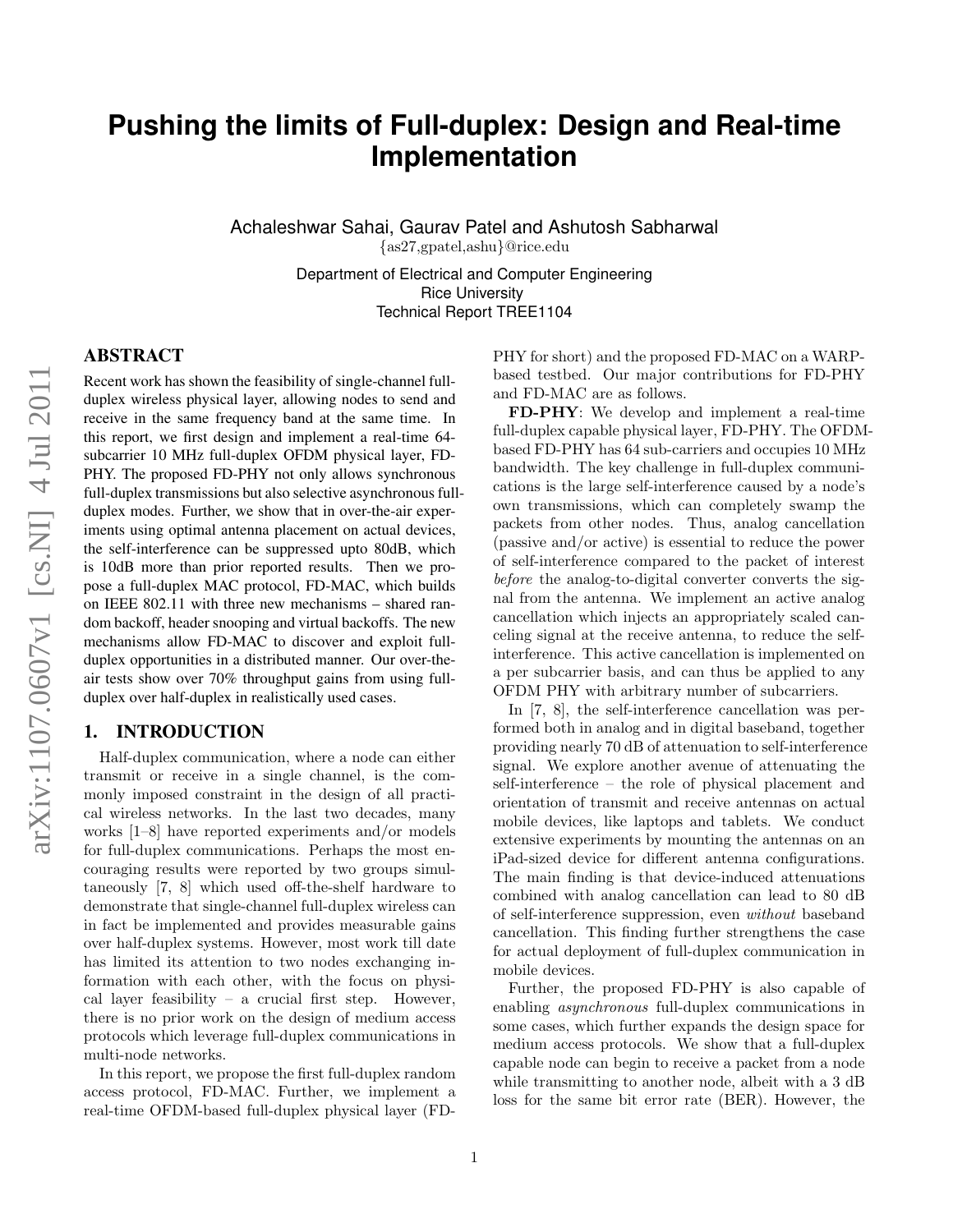other case where a full-duplex-capable node wants to transmit a packet while receiving a packet is not possible to implement reliably. This imposes important constraints on medium access protocols, which the proposed FD-MAC completely adheres to.

FD-MAC: Leveraging the capabilities of FD-PHY, we develop and implement a random access protocol FD-MAC for infrastructure-based WiFi-like networks, where all flows are between an access point and mobile units. We use IEEE 802.11 packet structure with an additional FD header. The key challenge in maximally using full-duplex capability is to discover the opportunities to send and receive at the same time in a completely distributed manner. Since nodes only have the knowledge about the packets in their own queues, discovering a full-duplex opportunity requires sharing queue information with neighboring nodes. At the same time, any MAC protocol has to allow opportunities for all nodes to access the medium while trying to maximize network throughput. The FD-MAC uses three mechanisms to achieve this balance.

First mechanism is the shared random backoff, which temporarily couples the backoff counter for two nodes which have discovered that they have a packet for each other. The discovery that two nodes have a packet for each other is performed via the FD headers in every DATA and ACK packets. If the two nodes have many packets for each other, the FD header allows nodes to keep discovering these full-duplex opportunities. One possibility is that the nodes can occupy the medium and continuously transmit to each other. However, while this maximizes the use of full-duplex mode, it can potentially starve other nodes. Thus, we propose that once two nodes discover that they have more packets for each other, they use the 10-bit SRB (shared random backoff) field in FD header to share a backoff counter with each other. The two nodes backoff for a common duration to stay synchronized and at the same time allow other nodes to contend and capture the channel. Thus the protocol balances access with the maximal use of full-duplex mode.

The second mechanism involves nodes snooping on headers of all ongoing transmissions within radio range, even when the nodes have frozen their counters during network allocation vectors (NAV). The packet snooping allows nodes to estimate their local topology and in turn discover if the ongoing transmissions between the access point and other nodes forms a clique or hidden node with themselves. If a Mobile  $M_2$  estimates that it will form a clique with the ongoing AP to Mobile  $M_1$  flow, then  $M_2$  cannot exploit full-duplex since its new transmission will collide with ongoing flow, either at AP or at Mobile  $M_1$ . However, if  $M_2 - AP - M_1$ forms a hidden node topology, then the asynchronous full-duplex capabilities of FD-PHY enable injecting a new packet to  $AP$  while  $AP$  is sending a packet to  $M_1$ .

Lastly, FD-MAC uses two virtual contention resolution mechanisms which further balance the objective to maximally exploit full-duplex mode to allowing access to other competing flows. The salient mechanism is the case where the AP looks at multiple packets in its buffer (not just head of line packet) and statistically decides which packet it will serve first. By looking into multiple packets in the queue, AP can discover more opportunities to use the full-duplex mode. This, of course, leads to the possibility of AP delaying the transmission of its HOL packet which could be problematic at higher layer protocols. So we propose to send a non-HOL packet with vanishing probability. Of course, this mechanism is optional and can be completely turned off at the cost of reduced use of full-duplex capabilities. Our experimental results show that FD-MAC achieves a throughput gain of up to 70% over comparable half-duplex systems. The gain is a function of distance, packet arrival pattern, extent of contention etc.

The rest of the report is organized as follows. In Section [2,](#page-1-0) we review the challenges and state-of-the-art in full-duplex wireless communications. In Section [3,](#page-2-0) we describe the OFDM-based full-duplex physical layer (FD-PHY) study antenna placement on actual devices and the performance of asynchronous full-duplex. In Section [4,](#page-5-0) we describe the mechanisms for FD-MAC and study its behavior in prototypical topologies, finally presenting its evaluated performance.

#### <span id="page-1-0"></span>2. REVIEW OF FULL-DUPLEX WIRELESS

## 2.1 Main Bottleneck in Enabling Full-duplex

To appreciate the key challenge in achieving full-duplex wireless, consider the two-way link shown in Figure [1,](#page-2-1) where the two nodes are trying to send and receive a packet simultaneously in the same frequency band. Node 1 has a packet for Node 2 and vice versa. Since the situation is symmetric, we can focus our attention on Node 1. Assuming that the transmit and receive antenna are physically different, the power of signal transmitted by the node by Antenna T1 causes self-interference at the receiving antenna of the node, Antenna R1, which can be anywhere from 15–100dB higher than the signal of interest coming from transmit antenna Antenna T2 of Node 2. Since most modern systems process the received signal digitally to decode packets, the analog received signal is converted to the digital form using an analog-to-digital converter (ADC). With such large difference in the powers from the two signals, self-interference and signal of interest, the finite resolution of the ADC is the main bottleneck in enabling full-duplex communications.

When two radio signals impinge on the antenna, the voltage generated at the antenna is the sum of the two signals. That voltage is down-converted to the base-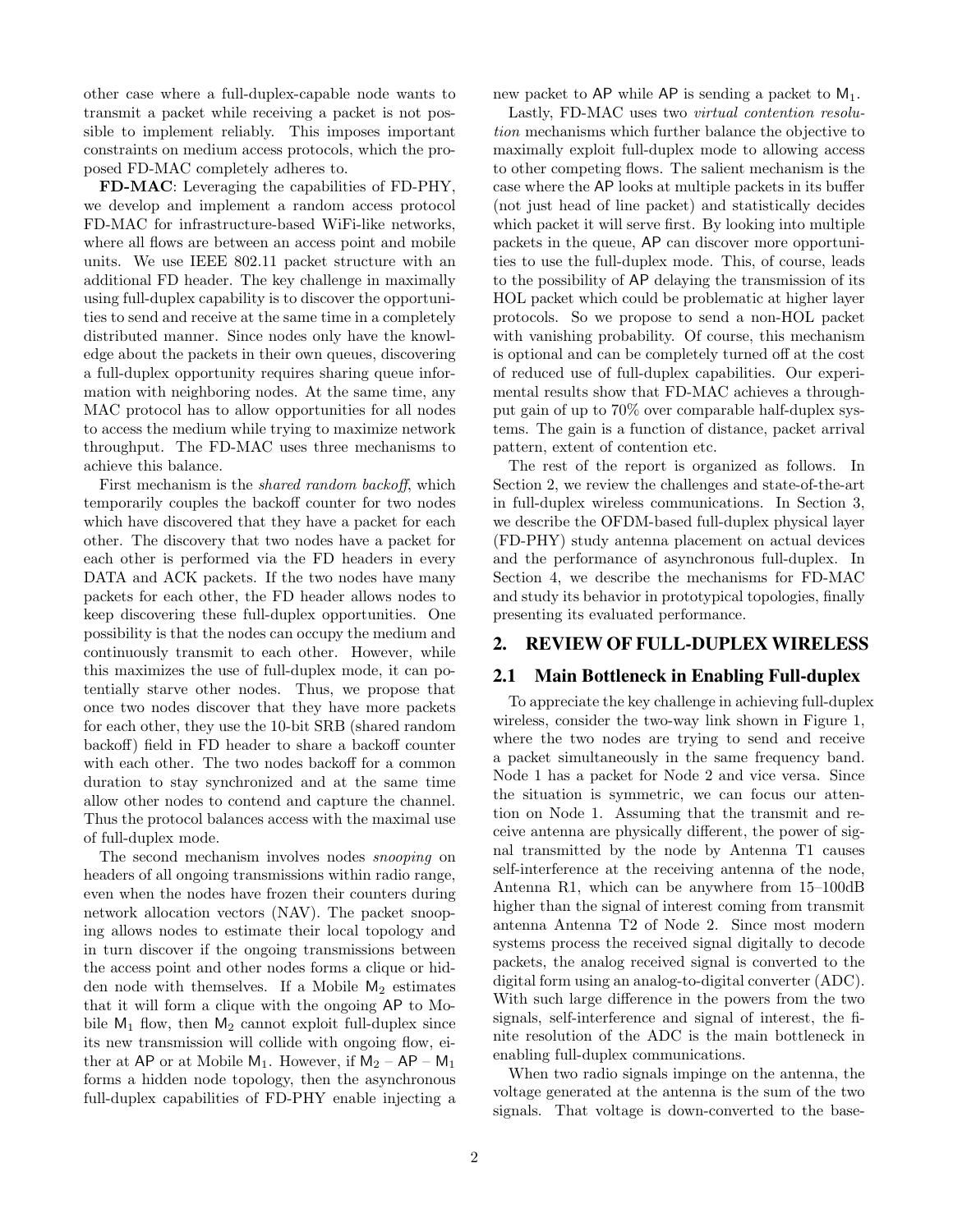

<span id="page-2-1"></span>Figure 1: A full-duplex transmission between two nodes.

band frequency and scaled such that the sum of the two signals occupies a voltage range (nominally denoted as [-1,1]) such that full dynamic range of the ADC is used. This ensures the best possible representation of the analog signal in the digital domain. If one of the signals is much smaller than the other signal, then it effectively gets fewer bits to represent its voltage levels compared to the case where the smaller signal arrived at the ADC by itself. That is because in the latter case, the automatic gain control algorithm will scale the signal to occupy the whole ADC range and thus allow more bits of resolution for the smaller signal by itself.

Thus, even if the SNR of the signals was individually high, the wide discrepancy in their *relative* amplitudes implies that the smaller signal will have lower effective SNR in the digital domain, leading to the stronger signal swamping the weaker signal. Thus signal-tointerference-plus-noise ratio (SINR) is an important metric to determine the performance of any method for fullduplex communications.

# 2.2 Reported Methods

To achieve full-duplex communication over reasonable distances, it is thus important to suppress the selfinterference in the analog domain before it reaches the ADC. In 2010, two groups [\[7,](#page-11-2) [8\]](#page-11-1) reported two different techniques to achieve approximately 60-70dB of selfinterference suppression, thereby showing the feasibility of full-duplex transmissions. In [\[7\]](#page-11-2), the authors proposed an antenna cancellation method using two transmit antennas to use beamforming to create a null at the receive antenna. Three physical antennas are needed in the proposed method to achieve SISO full-duplex. The prototype demonstration showed full-duplex performance for short inter-node distances like those encountered in IEEE 802.15.4 (e.g ZigBee) equipped devices. Perhaps a key deployment challenge is the need for large antenna separation to achieve antenna cancellation, especially for IEEE 802.15.4 devices which are often targeted for small form-factor devices and thus may not have the required physical space to accommodate the antennas.

In [\[8\]](#page-11-1), the authors repurposed MIMO RF chains to generate a canceling signal and add it in analog at the antenna using RF adder. While this technique does not

have the drawback of the additional antennas like in [\[7\]](#page-11-2), the prototype implementation in [\[8\]](#page-11-1) had a very narrow bandwidth (0.625 MHz) and thus its applicability to wide-band systems like 802.11 was not established.

# <span id="page-2-0"></span>3. REAL-TIME FULL-DUPLEX PHY

In this section, we first describe our wideband, OFDMbased, full-duplex physical layer implemented on an offthe-shelf SDR platform and methods to optimize antenna placement on actual electronic devices to improve the capacity and range of full-duplex wireless physical layer. Based on this implementation, we compare the performance of full-duplex wireless with half-duplex physical layers. Finally, we discuss the challenge in enabling asynchronous full-duplex systems, and how our proposed design achieves partial asynchronous full-duplex transmissions.

# <span id="page-2-2"></span>3.1 Real-time OFDM Transceiver

The conceptual block diagram of our full-duplex physical layer is shown in Figure [2.](#page-3-0) We use the narrowband technique proposed in [\[8\]](#page-11-1) for reducing self-interference in the analog domain, and apply it to a wideband OFDM (orthogonal frequency division multiplexing) system by processing each subcarier independently.

Consider Node 1 in Figure [1.](#page-2-1) Denote the channel between transmit antenna T1 and receive antenna R1 for sub-carrier k as  $h_k$ , where  $k = 1, ..., K$  with K being the total number of sub-carriers in the OFDM system. Further, let the signal sent in sub-carrier  $k$ be denoted as  $x_k$ . Then the self-interference seen at the receive antenna in the  $k^{\text{th}}$  subcarrier, without any cancellation, is given by

$$
z_{\mathsf{SI},k} = h_k * x_k. \tag{1}
$$

The above representation assumes that cyclic prefix is longer than the time delay of the multipath. This assumption is easily satisfied for the self-interference channel since the distance between the transmit and receive antennas of the self-interference channel is very small, thereby resulting in very limited multipath delay. In most systems, the cyclic prefix is designed for long distances between two nodes, like N1 and N2 in Figure [1.](#page-2-1)

Following [\[8\]](#page-11-1), we opt for active self-interference cancellation by using the physical layer architecture shown in Figure [2,](#page-3-0) where we compute the canceling signal and cancel it before the received signal from the receive antenna R1 reaches the analog to digital converter. This cancellation is not performed over the air [\[7\]](#page-11-2) but using a wired assembly and thus does not need extra antennas. Let the wireline channel between the cancellation transmit chain and receive antenna R1 be represented as  $h_{c,k}$  for sub-carrier k; note that wires are also a channels and thus can attenuate and change phases like wireless channels.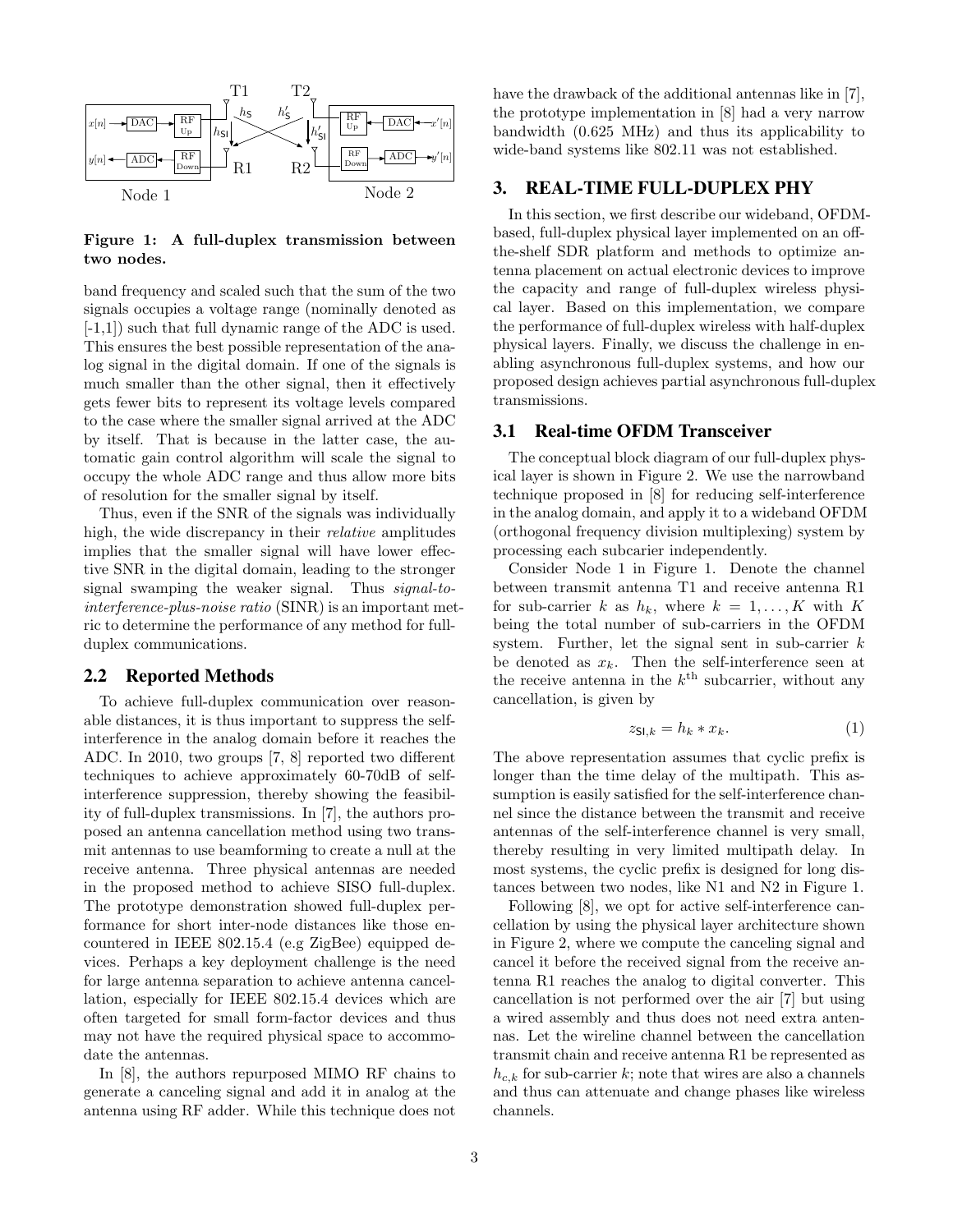

<span id="page-3-0"></span>Figure 2: A block diagram of the PHY design with self interference cancellation.

The cancellation signal  $x_{c,k}$  for the  $k^{\text{th}}$  subcarrier is computed as

$$
x_{c,k} = -\frac{\hat{h}_k}{\hat{h}_{c,k}} x_k,
$$
\n<sup>(2)</sup>

where  $\hat{h}_k$  and  $\hat{h}_{c,k}$  represent the estimates of channels  $h_k$ and  $h_{c,k}$ . In general, the estimates have errors and thus not equal to the quantity they are estimating. So, the self-interference signal received at the receive antenna after active analog cancellation is

<span id="page-3-1"></span>
$$
z_{\text{SI,cancel}} = z_{\text{SI,k}} + x_c. \tag{3}
$$

From [\(3\)](#page-3-1), it is clear that if the channel estimates were perfect, the self-interference can be completely suppressed in this technique. This is equivalent to perfect nulling in the ideal case for the antenna cancellation technique proposed in [\[7\]](#page-11-2).

Since we need to estimate two sets of channels  $h_k$  and  $h_{c,k}$ , we can view the system as a two-transmit chain system (like in IEEE 802.11n MIMO modes) and can exploit the already available physical layer headers in MIMO packets. Thus, no special PHY headers need to be added to estimate the required channels to compute the canceling signal.

We leveraged the open-source MIMO physical layer designs available at the WARP website [\[9\]](#page-11-3) as the starting point for our implementation. The open-source design occupies 10 MHz bandwidth using 64 sub-carriers and also supports  $2\times2$  MIMO transmissions. One of the modes in the open-source design is spatial multiplexing, where the transmitter sends two different streams of the data to two transmit antennas. We repurposed the spatial multiplexing mode to implement the above scheme, where the second stream in the MIMO design is replaced by the canceling signal  $x_c$ , which requires multiplying the first signal by appropriate canceling coefficients  $\frac{\hat{h}_k}{\hat{h}_{c,k}}$ . The other major component in our design is the design of estimation procedure to obtain the

required channel estimates  $\hat{h}_k$  and  $\hat{h}_{c,k}$ . Here again, we used the MIMO channel estimation blocks in the opensource design [\[9\]](#page-11-3) and hence the details are not provided in this report due to lack of space. the

# <span id="page-3-3"></span>3.2 Antenna Placement on a Mobile Devices

We next investigate how full-duplex will perform on actual mobile devices.

The form factor of the mobile device limits its antenna placement, distance between transmit and receive antennas, and orientation of the antennas. At present none of the small form factor mobile devices, like smartphones, use 802.11n MIMO modes since they cannot accommodate two RF chains on one device. Thus, we limit our attention to larger form factor devices, like tablets and laptops.

The driving questions are how should we place the transmit and receive antennas on a mobile device to optimize the performance of full-duplex nodes. We consider three configurations as shown in Figure [3,](#page-3-2) with each configuration including two antennas – one for transmit and one for receive.



# <span id="page-3-2"></span>Figure 3: Different antenna configurations. The same antenna configuration was tested in the presence and absence of the device

Configuration A: While most omni-directional antennas used in commercial devices (laptops and tablets) are reasonably omni-directional in the far field, they are almost never truly omni-directional in the near field. Most omnidirectional antennas have small energy transmission along the z-axis (i.e, above and below the antenna) [\[10\]](#page-11-4). The antenna pattern immediately suggests a potential deployment scenario, where the transmit and receive can be mounted on top of each other; this is labeled as Configuration A in Figure [3.](#page-3-2)

Configuration B: In many 802.11n equipped devices which have two antennas to support MIMO modes, the antennas are often installed on the opposite end of the device (like the opposite edges of the screen) to create sufficient separation between the antennas. This is labeled Configuration B in Figure [3.](#page-3-2) The maximal separation between the antennas creates statistically nearlyindependent channels to achieve MIMO spatial multiplexing gains. While Configuration B was not designed for full-duplex operation, the presence of the actual device (e.g laptop) between the antennas has the potential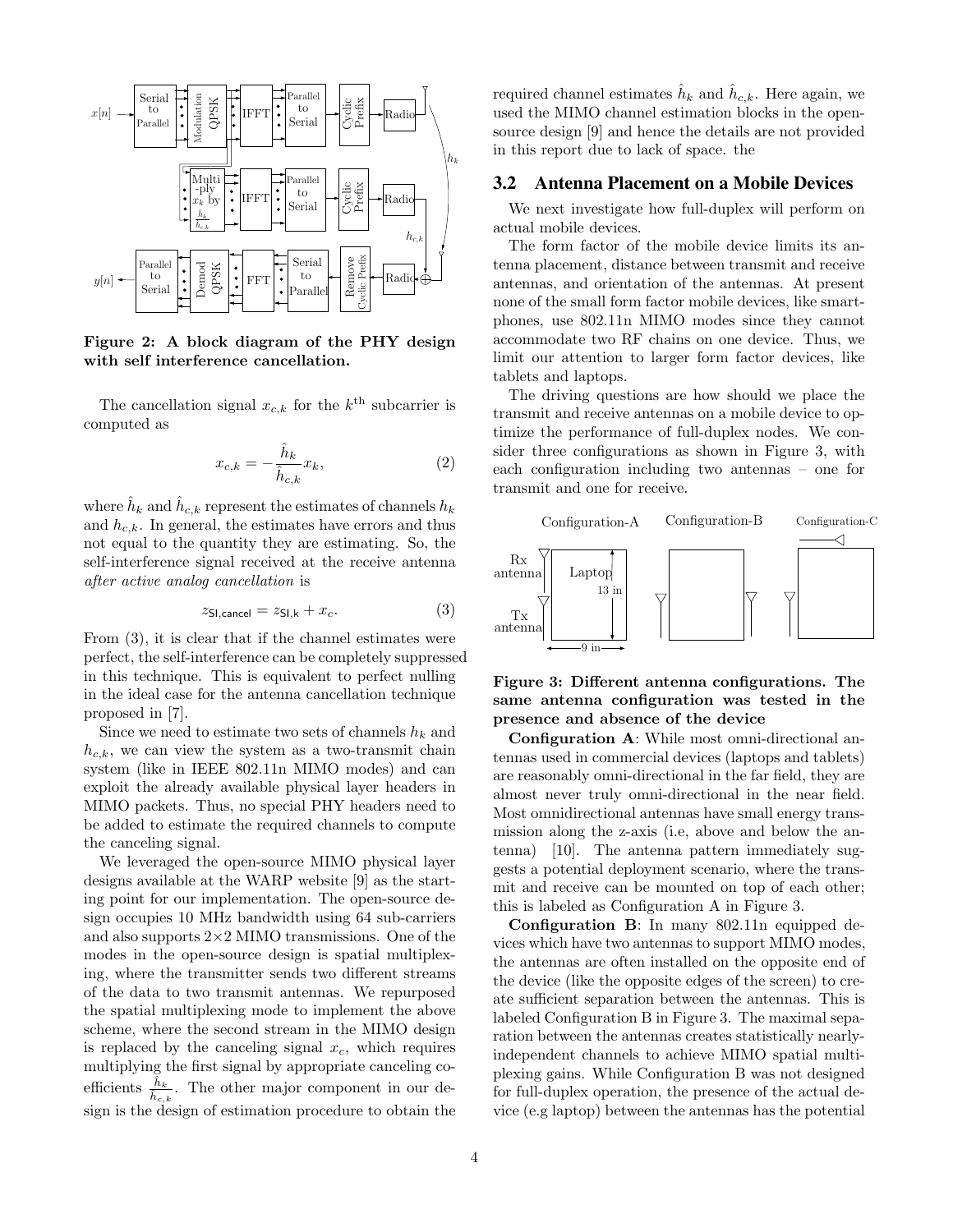to create additional path loss between the two antennas and thereby increase the attenuation of the selfinterference.

Configuration C: Finally, we will also test the case when one of the antennas is installed perpendicular to the other antenna, labeled Configuration C in Figure [3.](#page-3-2) This configuration aims to exploit the potential difference in radiation pattern along different axes.

The experiments are performed by strapping the two 2.4 GHz 7 dBi Desktop Omni Antenna (typical Wifi Antenna) to a iPad-sized device in different configurations. The dimensions are shown in Figure [3.](#page-3-2) We fix the transmit power at 6 dBm. For each configuration, we test the impact of antenna configuration and the device. The results are summarized in Table [1.](#page-4-0) The full-duplex PHY was implemented on WARP boards, each with three radio cards. One radio was connected to the transmit antenna, the second was connected to the receive antenna and the third provided the canceling signal  $(x_c)$  over a wire and added in analog after the receive antenna.

| Config.       | Device         | Interference | Interference | Total     |
|---------------|----------------|--------------|--------------|-----------|
|               | Present        | power        | after analog | sup-      |
|               |                |              | cancellation | -pression |
| А             | No             | $-28dBm$     | $-52dBm$     | 58dB      |
| A             | Yes            | $-28dBm$     | $-52dBm$     | 58dB      |
| В             | No             | $-46dBm$     | $-71dBm$     | 77dB      |
| В             | Yes            | $-51dBm$     | $-75dBm$     | 81dB      |
| $\mathcal{C}$ | N <sub>0</sub> | $-40dBm$     | $-63dBm$     | 69dB      |
| С             | Yes            | $-49dBm$     | $-73dBm$     | 79dB      |

<span id="page-4-0"></span>Table 1: The transmit power is 6 dBm.

# Four main results stand out from the Table [1.](#page-4-0)

Result 1 (Device reduces self-interference): Depending on the configuration, the presence of a device (e.g laptop/iPad) can make a significant impact on the power of self-interference, by passively attenuating the signal. The metallic components in a laptop-like device can significantly attenuate the signal and thus reduce selfinterference. In Configuration C, device results in an additional attenuation of 9dB attentuation compared to the case when the device is not present. The device related attenuation is 5 dB in Configuration B and 0 dB in Configuration A.

Result 2 (Best full-duplex configuration): The best configuration in terms of self-interference power, with and without analog cancellation is Configuration B, where the self-interference power with and without the analog cancellation is lowest compared to other configurations. This is, in fact, great news because Configuration B is also the ideal configuration for MIMO systems. Thus, there is a potential to use multiple antennas in either MIMO or full-duplex modes in mobile devices.

Result 3 (Baseband cancelation): In [\[7,](#page-11-2) [8\]](#page-11-1), baseband

cancellation was also proposed to reduce the self-interference power. In our design, we did not implement base-band cancellation due to lack of sufficient FPGA logic on our WARP boards, but we can still achieve a self-interference suppression which is more than the prior work due to added suppression by the device.

Result 4 (RF requirements for canceling signal path): The self-interference power before analog cancellation in all configurations is more than 30dB. For example, in Configuration A, the received power with device is -28dBm for transmit power of 6dBm, which implies 34dB loss in signal power when the self-interference reaches receive antenna. This implies that the canceling transmit RF chain does not require a power amplifier, because the canceling signal travels over a wire and thus suffers only minor attenuation. In fact, we had to install 40 dB attenuators on our off-the-shelf radio cards, which essentially removed all the power amplification by the power amplifiers. This is again an encouraging news, which shows that the full-duplex transceiver needs one full transmit chain (up-converter for transmit antenna), one radio chain (down-converter for receive antenna) and a partial transmit chain without power amplifier (for canceling signal). Thus, compared to SISO transceiver (one transmit and one receive RF chain), full-duplex only needs the additional partial transmit chain.

# <span id="page-4-1"></span>3.3 Asynchronous Full-duplex

So far, the PHY analysis in prior works [\[7,](#page-11-2) [8\]](#page-11-1) and in Section [3.2](#page-3-3) has been motivated by two nodes exchanging packets with each other as shown in Figure [1.](#page-2-1) However, full-duplex can be employed in more general cases. Con-sider the hidden node topology in Figure [4\(](#page-6-0)b), where  $M_2$ is out of radio range of  $M_1$ . Assume AP has a packet for  $M_1$  and  $M_2$  has a packet for AP. In this case, since the AP has to be a full-duplex node, the key question is if the full-duplex mode can be enabled in an asynchronous manner. That is, can a new flow be added once a flow starts transmission. In the hidden node example, there are two possibilities for AP: (a) start receiving a packet from  $M_2$  after having initiated a transmission to  $M_1$ , (b) start a transmission to  $M_1$  while receiving a packet from  $M_2$ .

A new reception while transmitting: Assume that AP is actively transmitting to  $M_1$  and is continuously operating its analog canceler to suppress its own self interference. This ensures that when  $M_2$  starts a packet, it can be decoded by AP's receiver. The key challenge is that  $AP$  has to estimate the channel between  $M_2$  and AP in the presence of self-interference, which is required to be able to decode  $M_2$ 's packet at AP. In almost all current systems, even with multiple users, this training is performed without any (intentional) interference.

However, to enable asynchronous full-duplex, we are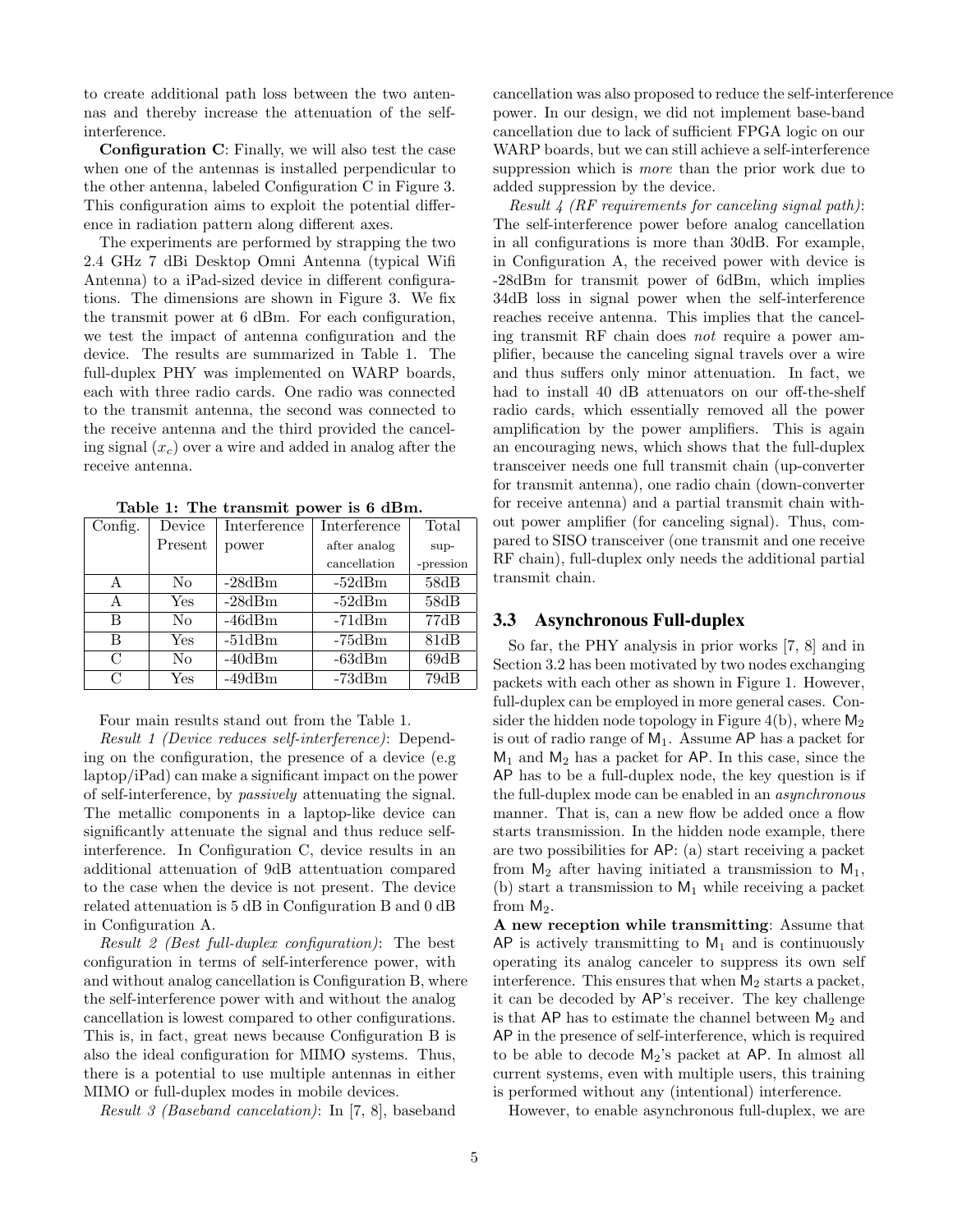required to estimate the channel between  $M_2$  and  $AP$  in the presence of self-interference caused by AP's ongoing transmission. We label the physical layer channel estimation in the presence of ongoing transmission as *dirty* estimation, and quantify the loss compared to the conventional systems, all of which have clean estimation.

<span id="page-5-1"></span>Table 2: Each packet has a payload of 324 bytes and was QPSK-encoded. Signal transmit power was fixed at 6dBm. A total of  $1.3\times10^6$  bits were transmitted.

| BER.                 | BER.                        |
|----------------------|-----------------------------|
| dirty                | clean                       |
| estimation           | estimation                  |
|                      |                             |
| $4 \times 10^{-4}$   | $1.4 \times 10^{-4}$        |
| $9 \times 10^{-3}$   | $1.8 \times 10^{-3}$        |
| $2.4 \times 10^{-2}$ | $5 \times 10^{-3}$          |
| $2.5 \times 10^{-2}$ | $9 \times 10^{-3}$          |
|                      | $2\times\overline{10^{-6}}$ |

In Table [2,](#page-5-1) we report the results for different values of SINR which were achieved by changing the distance between the two nodes  $M_2$  and AP. From Table [2,](#page-5-1) it is clear that estimating the  $M_2 \rightarrow AP$  channel in the presence of self-interference increases the bit error rate (BER) for all distances. The impact is worse as the SINR reduces; for high SINR, there is hardly any measurable loss and for low SINR, the BER in dirty estimation system can be 6 times compared to clean estimation, which turns out to be up to 3 dB loss in effective SINR for the asynchronous packet. This implies that the capacity of the full-duplex transmission is reduced if full-duplex is used in this asynchronous mode.

A new transmission while receiving: Now we consider the converse case, where AP is already receiving a packet from  $M_2$  and intends to send a packet to  $M_1$  to leverage its full-duplex capabilities. Unfortunately, this mode cannot be enabled reliably.

The key challenge is calculation of the self-canceling signal in the presence of an ongoing reception. To compute the canceling signal  $x_c$ , we need to estimate the channel coefficients  $h_k$  and  $h_{c,k}$ . If the MIMO PHY header is transmitted (as described in Section [3.1\)](#page-2-2) while PHY is receiving a packet, then the large uncanceled self-interference will completely swamp the ongoing reception. This is because self-interference before cancelation is almost always much bigger than signal of interest (as also discussed in Section [2\)](#page-1-0). While receiving the packet, the automatic gain control (AGC) is set to ensure that the incoming signal occupies the full dynamic range of the analog-to-digital converter (ADC). Thus the process of estimating the channels to establish canceling signal causes a "self-collision" at the receiver.

A possible approach is to backoff on how much of the dynamic range is occupied by the receiving packet, thus allowing a big uncanceled signal to not completely destroy the packet. The drawback of lost bits of resolution is that the quantization noise of the receiver is increased, which decreases its effective SINR, increasing BER and thereby reducing overall throughput.

Another approach will be not estimate the self-interference channel and simply use older estimates for the desired channels. In our experiments, the self-interference channel with a device in the middle had sufficient variations over time, which implies that self-interference canceler can end up doing more harm than good if it has outdated channel estimates. This again, leads to the same situation where full-duplex cannot be enabled reliably.

Result 5 (Allowable asynchronous modes): The key result is that asynchronous full-duplex can be enabled to receive while transmitting (with some loss in the performance of receiving packet) but not transmit while receiving.

# <span id="page-5-0"></span>4. MAC PROTOCOL DESIGN

In this section, we will describe Full-Duplex Medium Access Protocol (FD-MAC) which uses the full-duplexcapable physical layer described in Section [3.](#page-2-0) We will limit our attention to infrastructure based systems and focus on the scenario involving one access point (AP). This will allow us to define the fundamental elements of a full-duplex MAC protocol.

#### 4.1 Challenges in MAC Design

The first challenge in designing full-duplex MAC is identification of the nodes which can engage in a fullduplex mode. In any network of multiple nodes, multiple flows with random arrivals exist at the same time, leading to random instances when full-duplex can be used.

The second challenge is imposed by the physical layer. From Section [3.3,](#page-4-1) either full-duplex has to be performed synchronously between two nodes (a packet exchange) or can be done asynchronously only if a full-duplex node receives a packet while transmitting a packet to another node. Any MAC design has to respect this constraint in its design.

The third challenge is shared by any MAC protocol (full or half-duplex) and is to provide opportunity to all nodes to access the medium. Thus, the access protocol should not unduely favor full-duplex opportunities over half-duplex flows.

# 4.2 Overview of FD-MAC

In the infrastructure-based network, all flows have either AP as their source or destination. Thus, at any given time, a maximum of two flows can be active among full-duplex capable nodes. The two possible scenarios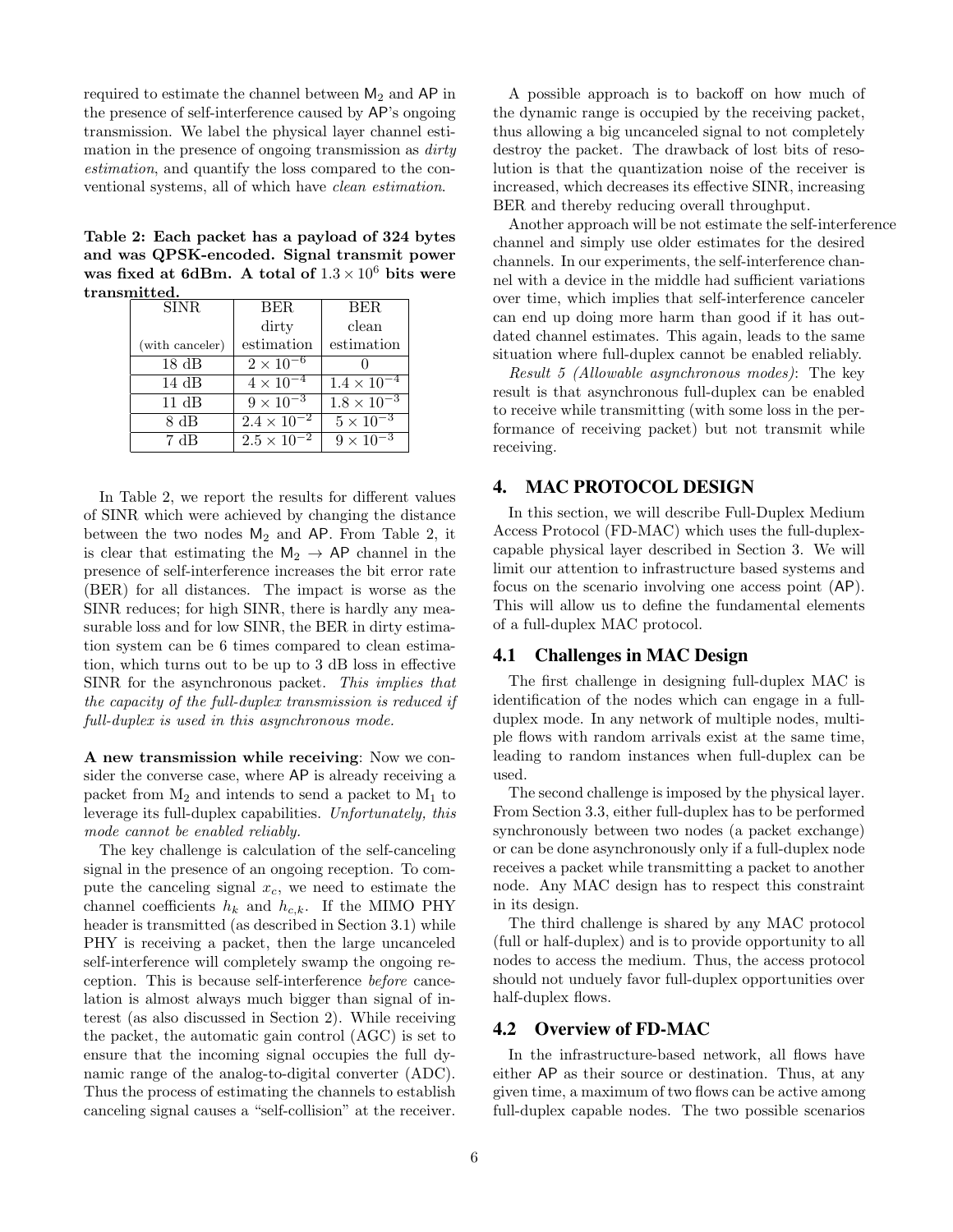which leverage full-duplex capabilities are shown in Figure  $4(a)$  and  $4(b)$ , where (i) AP and mobile node  $M_1$ are exchanging packets or (ii) AP is sending and receiving a packet simultaneously from two mobile nodes  $M_1$ and M2, which are hidden from each other.

<span id="page-6-4"></span><span id="page-6-2"></span><span id="page-6-1"></span>

nodes are in radio range of each other

# <span id="page-6-0"></span>Figure 4: A line connecting any two nodes indicates that they are in radio range of one another

FD-MAC is a random access protocol, which will use most of the dominant elements of the IEEE 802.11 DCF. However, while IEEE 802.11 is CSMA/CA, collision avoidance in FD-MAC is done selectively to leverage full-duplex opportunities. FD-MAC introduces following three new protocol elements.

Shared random backoff: When two nodes, say AP and  $M_1$  in Figure [4\(a\),](#page-6-1) are in a situation where they have many packets for each other and thus truly exploit fullduplex, they do not continuously capture the medium in order to allow other nodes to send or receive from AP. Instead they agree on a shared random back-off which allows other nodes to contend for the medium. If no one else wins, the two nodes can continue with their full-duplex transmission.

Snooping to discover full-duplex opportunities: In FD-MAC, nodes decode headers of all ongoing transmissions, even when network allocation vector NAV is nonzero. This allows the nodes to estimate the local topology and initiate full-duplex opportunistically.

Virtual contention resolution: FD-MAC also has two virtual contention mechanisms to balance use of the fullduplex mode with access for all nodes in the network.

While the FD-MAC can be used with or without RTS/CTS, we will only describe for the more popular use case of infrastructure mode of 802.11 which does not use RTS/CTS.

# 4.3 FD-MAC Packet structure

We adopt IEEE 802.11 packet structure and add a new FD header, for managing full-duplex transmissions as shown in Figure [5.](#page-6-3) Each packet contains a PHY header, a MAC header, a full-duplex header, a payload and a cyclic redundancy check (CRC). Except for the full-duplex (FD) header, all other fields are identical to IEEE 802.11 packets. We briefly explain the fields which are essential to describe FD-MAC.

The PHY header has a preamble and the training symbols necessary for the functioning of the physical layer. The existing elements of the MAC header that we use in our FD-MAC protocol are Duration ID denoting the duration (DUR) of the packet, source address (SA), destination address (DA) and FRAG (denoting if there are more fragments of the same packet in line for the destination). The MAC header distinguishes between data packet and acknowledgement. For simplicity of description of the FD-MAC protocol, data packets will be referred as DATA and acknowledgement as ACK.

The FD header has a one-bit field to distinguish packet type (DUPMODE) which can either assume values HD (indicating that it is a half-duplex packet) or FD (indicating that it is a full-duplex packet). Then there is a one-bit field, Head-of-line (HOL), indicating that the next packet in the buffer is for the destination of the current packet. The current 802.11 MAC header has a field labeled 'more data' in Frame Control Field of MAC header, but to avoid any conflict with other uses this field, we have defined HOL in the FD header. The overall overhead increase is minimal since the HOL is only 1-bit long.

The next field reveals the duration of head of line packet, DURNXT, and is useful when  $HOL = 1$ . It 2 bytes long. The next field is meant for revealing duration of the full-duplex exchange, DURFD. It too is 2 bytes long.

The next one-bit is a Clear-To-Send (CTS) indicating that destination of the current packet can send a packet to source of the current packet. Finally the FD header has a field for a 10-bit number which is the Shared Random Backoff (SRB).

Fields DURNXT and DURFD are needed in order to counter the hidden node problem in infrastructure mode of 802.11. They are optional and in their absence, the FD header is only 13 bits.



<span id="page-6-3"></span>Figure 5: Structure of the packet being used for the FD-MAC protocol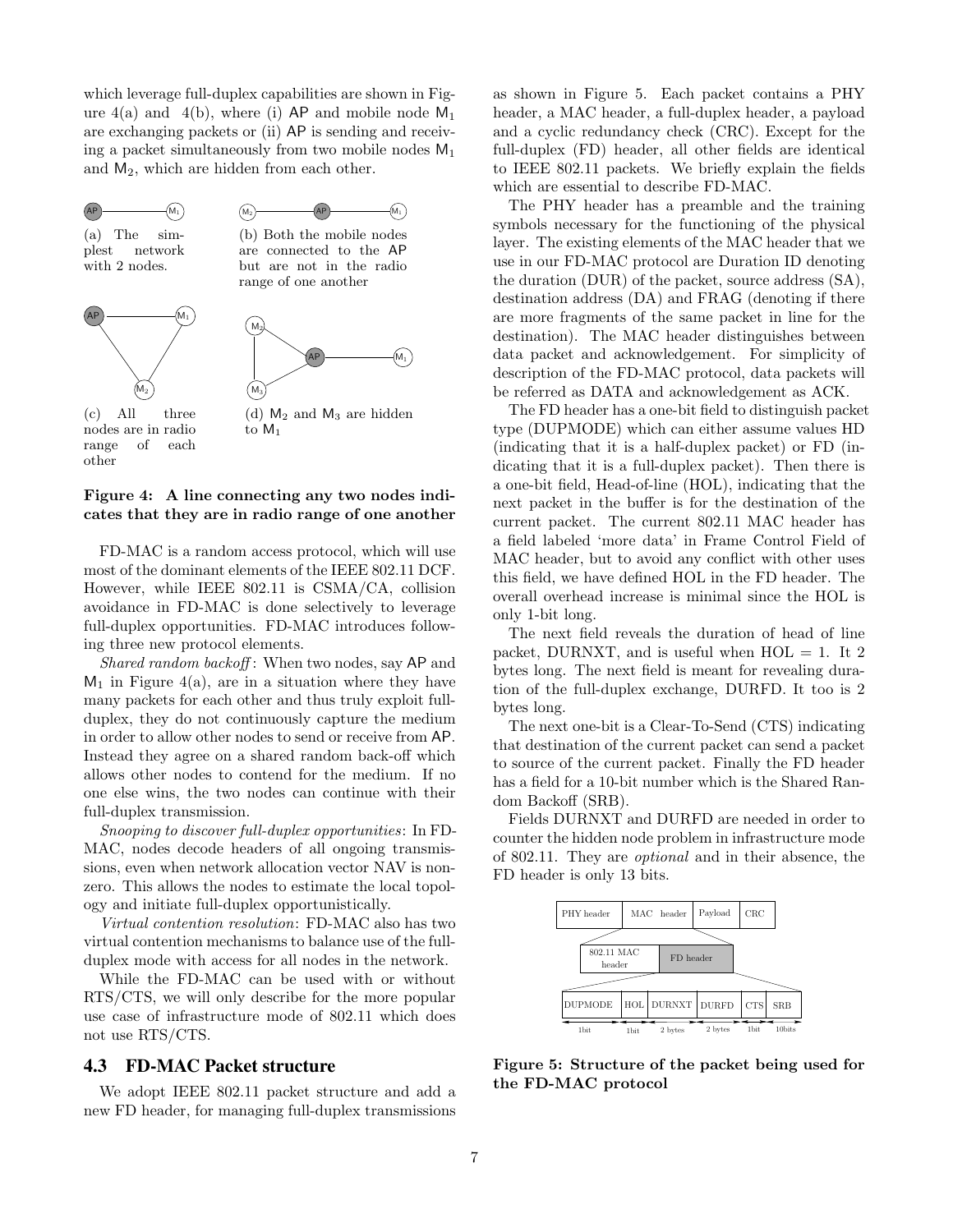# <span id="page-7-0"></span>4.4 Shared Random Backoff

Consider the most basic two-node example shown in Figure  $4(a)$ . It is possible that at any given time either both nodes have a packet for each other or only one node has a packet for the other. Note that in this case, asynchronous full-duplex is not possible because of the PHY constraints (Section [3.3\)](#page-4-1), where a node cannot start a new transmission while it is receiving a packet. Thus, nodes have to find a way to synchronizing their transmissions, such that they can estimate the channel coefficients for maximal self-interference cancellation (as discussed in Section [3.1\)](#page-2-2).

To maximize the use of full-duplex mode while respecting the constraints imposed by the physical layer, FD-MAC proceeds as follows. Assume that the nodes contend for the medium since they do not know if both nodes have a packet for each other or not. Without loss of generality, assume that AP wins the contention resolution. Then if the AP has another packet lined up in the buffer for  $M_1$ , it sets HOL=1 in the DATA packet . Here  $SRB_{AP} = 0$  and the DUPMODE = HD. Thus, the first packet in a two-way exchange is half-duplex.

If  $M_1$  receives the DATA successfully and has a packet for AP, it sends and ACK packet with HOL=1 and DURNXT set to the length of the head of the buffer packet. Also,  $SRB=0$ ,  $CTS = 1$ . After receiving the ACK, both nodes know that they can initiate a fullduplex. The PHY needs AP to train its self-interference channel, and thus AP sends an ACK packet, with HOL  $= 1$ , and also reveals DURNXT, and set SRB=0, CTS=1. Now the two nodes are set to be in full-duplex. They wait for  $\max(\text{SRB}_{\text{DATA}}, \text{SRB}_{\text{ACK}})$  (which is  $= 0$  at this stage) and then send their respective DATA packets with the  $DUPMODE = FD$ , and

 $\text{DURFD} = \max(\text{DURNXT}_{AP}, \text{DURNXT}_{M_1})$ . Each node sends an ACK only at the end of DURFD duration. Also,  $AP$  always sends the ACK after the  $M_1$  in fullduplex mode, which allows hidden nodes to contend in the medium at the end of the ACK from AP; see Section [4.5.](#page-8-0)

After one full-duplex transmission, it is possible that both nodes still have more packets for each other, which they will discover by setting the FD header fields as described above. However, if the two nodes continue to occupy the medium without any breaks, then other nodes will get completely starved. On the other hand, if the two nodes know they have a packet for each other but give up the medium for other nodes, they will have to go through a contention resolution again followed by one half-duplex packet. Thus, it is important for nodes to retain the knowledge of queue state which they obtain by above hand-shaking enabled by FD header.

So, we introduce the idea of shared random backoff (SRB), where  $AP$  and  $M_1$  handshake on the random delay they will both wait before resuming fullduplex mode. In the ACK sent after receiving first full-duplex packet, AP picks a random backoff from  $[0, \text{CW}_{\text{max},\text{AP}}]$  where  $\text{CW}_{\text{max},\text{AP}}$  is the current maximum contention window width for AP and places that number in SRB. The mobile node  $M_1$  also picks a random backoff from its own maximum contention window  $[0, \text{CW}_{\text{max},M_1}]$ , and places it the SRB field of its ACK packet FD header.

After the two nodes have finished sending ACKs, they wait for  $\max(\text{SRB}_{AP}, \text{SRB}_{M_1})$ . In the 802.11 DCF, backoff countdowns are paused by carrier-sense events. In our work, we require distributed nodes to independently count down for the same duration and, as such, cannot employ this pausing mechanism since they each might see independent channel busyness events. Hence, we propose a different kind of behavior for the shared random backoff; nodes do not pause their backoff countdowns in the presence of energy on the medium but instead perform one final idle-for-DIFS check at the end of the interval ensure that there is nothing currently using the medium when they are about to transmit. If no other node in the network wins the medium before this shared backoff counter expires, the two nodes enter the full-duplex mode again and continue the above process till they have packets for each other. A timeline of the events is shown in Figure 6. Note that the protocol requires AP and  $M_1$  to wait for at least  $\max(\text{SRB}_{\mathsf{AP}}, \text{SRB}_{\mathsf{M}_1})$  before transmitting, however it can tolerate more delay in start of DATA packets of AP as the PHY layer as already estimated the required channels. However if another node wins the medium before the expiry of the calculated backoff, then both AP and  $M_1$  purge their knowledge about the other nodes and start completely afresh.

The reason to purge the states is because upon discovering full-duplex opportunities with another node, say  $M_2$ , the AP will modify the ordering of packets in its buffer to place packets destined for  $M_2$  in front of the buffer. In Section 4.6, we discuss the idea of reordering the buffer in more detail. Another reason for this purge is to account for the previously discussed modification to the backoff process. In the presence of other traffic, the shared backoff will effectively be cancelled despite the removal of the explicit pausing mechanism. Thus, the only difference between traditional backoffs and our shared backoffs is the fact that our full-duplex nodes will not pause their backoffs in the presence of undecodable energy on the medium. at AP in more detail.

Failure of DATA or ACK: In a full-duplex exchange if a node does not decode DATA correctly, it does not send the corresponding ACK. At this point, synchronization of backoffs is not possible and since both nodes have not received at least one of DATA or ACK, both  $AP$  and  $M_1$  purge the information about queue state of the node and contend for the medium once they do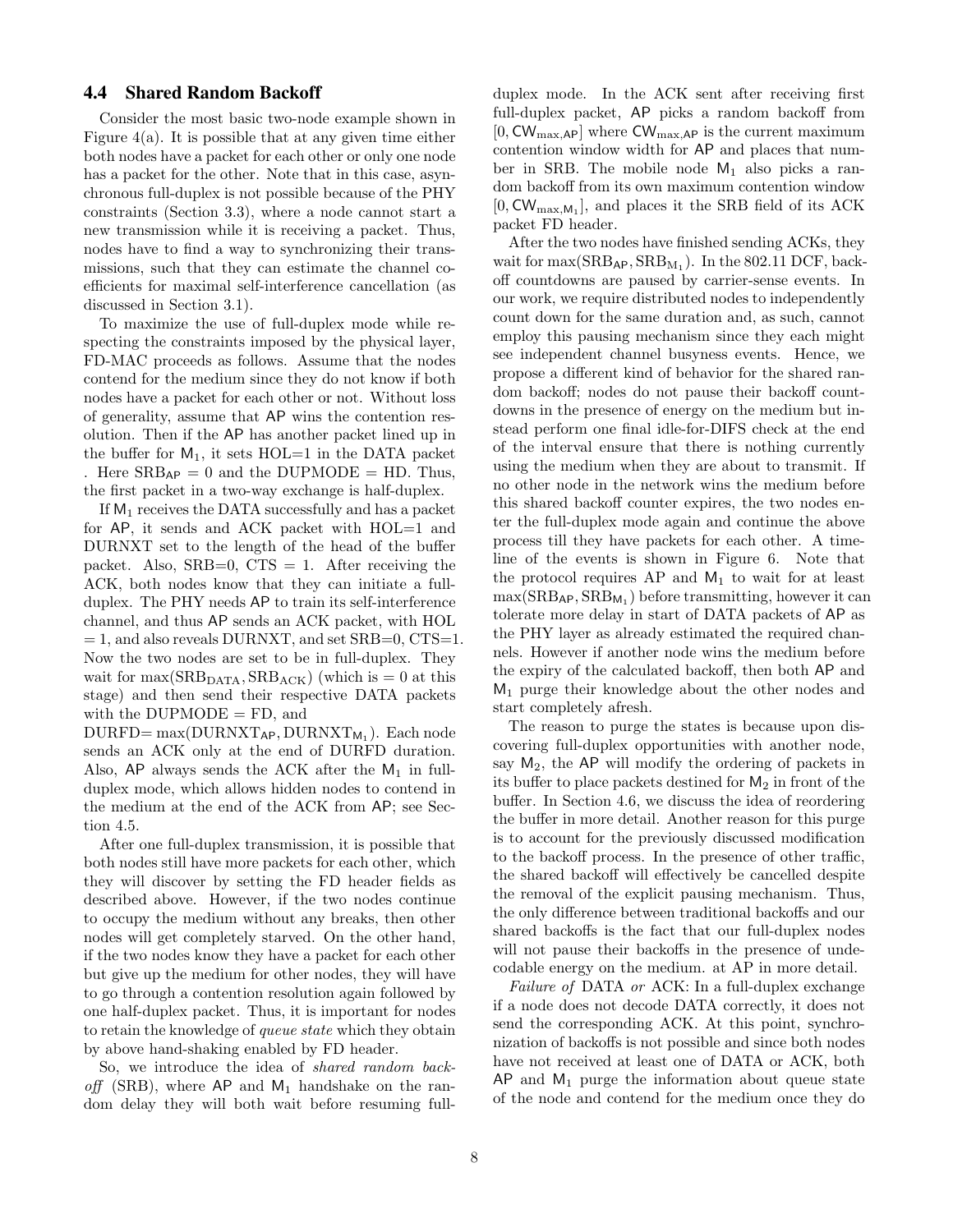

Figure 6: Timeline of packets sent from  $AP \rightarrow M_1$  and  $M_1 \rightarrow AP$ . The relevant fields for decision making are listed above and below the packets.

not detect any energy on the medium. On the other hand if only one of the ACK fails, the node not receiving the ACK purges its knowledge of the queue and contends for the medium at the end of two ACK periods after the DATA packet exchange finishes. It is then a case of physical medium contention by the nodes with one of nodes having a the backoffs fixed to  $\max(SRB_{AP}, SRB_{M_1})$  and others having a random backoff. Both ACK failure simply calls for purging queue state information and thus results in another 802.11 like contention. Therefore in the poor channel conditions case too, the FD-MAC has a throughput at least as much as that of 802.11 (minus the throughput loss due to additional FD header).

### <span id="page-8-0"></span>4.5 Snooping to Leverage FD Mode

Consider the case of three nodes, one AP and two mobile nodes  $M_1$  and  $M_2$ . With three nodes such that both mobile units can communicate with the AP, there are two possible topologies: (i) all nodes can hear each other and thus forming a clique and (ii)  $M_1$  and  $M_2$  are not in the radio range of each other and thus hidden from each other. We discuss how snooping headers of the ongoing transmissions can help nodes identify opportunities to leverage full-duplex modality.

We note that there is no explicit topology discovery mechanism in FD-MAC. Thus, nodes estimate the topology by overhearing packets as follows. Assume AP sends a DATA packet to  $M_1$ . Since  $M_2$  is associated with AP, so it can decode the headers and knows that the packet is addressed to  $M_1$ . If the ACK from  $M_1$ is overheard by  $M_2$ , then  $M_2$  concludes that it forms a clique topology with  $M_1$ . Else it concludes that it is in hidden-node topology with  $M_1$ . Note that  $M_2$  can make an error in its estimation due to random channel induced errors causing either the DATA or ACK to drop, each leading to a wrong conclusion at  $M_2$ . However, since MAC headers can be encoded at base-rate, the probability of making errors is often negligibly small.

If  ${M_1, M_2, AP}$  form a clique, then the only possible full-duplex combinations are  $\mathsf{AP} \rightleftarrows \mathrm{M}_1$  and  $\mathsf{AP} \rightleftarrows \mathrm{M}_2$ . The combinations  ${AP \rightarrow M_1, M_2 \rightarrow AP}$  and  ${AP \rightarrow}$  $M_2, M_1 \rightarrow AP$  are not possible because they cause collisions (two simultaneous incoming packets) at one of

the mobile nodes due to the topology being a clique.

Now consider the case of hidden node topology. In this case, all four full-duplex combinations are possible: (i)  $AP \rightleftarrows M_1$ , (ii)  $AP \rightleftarrows M_2$ , (iii)  ${AP \rightarrow M_1, M_2 \rightarrow}$ AP} and (iv)  $\{AP \rightarrow M_2, M_1 \rightarrow AP\}$ . We have discussed how to establish the first two full-duplex opportunities, (i) and (ii), in Section [4.4.](#page-7-0) The third and fourth cases are mirror reflections of each other, so we can focus on any one of the two. Without loss of generality, consider case (iii).

We first recall that there is a PHY-imposed constraint that a node cannot initiate a new transmission if it is already receiving a packet from another node. Thus, since only AP will be in full-duplex mode in case (iii), this case is only possible if AP begins to send its packet to  $M_1$  first. Assume that that is the case where AP wins the contention resolution and begins sending its packet to  $M_1$ . By snooping on the HOL field of the FD header,  $M_2$  can learn if AP has another packet for  $M_1$  or not. If AP does have a HOL line packet for  $M_1$ , then  $M_2$ can tranmit a packet to AP while AP transmit its next packet to  $M_1$ , if (a)  $M_1$  is not the radio range of  $M_2$  and (b)  $M_1$  should not be attempting to achieve  $AP \rightleftarrows M_1$ .

In order to ensure (a)  $M_2$  waits for one ACK duration after the finish of DATA packet from  $AP$ . If  $M_2$  does not receive the ACK, it assumes that  $M_1$  is not its radio range.

In order to ensure  $(b)$ ,  $M_2$  does not contend for the medium and allows the AP to capture the media. It then decodes the FD header of DATA packet being sent from AP. If its destination is  $M_1$  and the DUPMODE is HD, then  $M_1$  can transmit its own packet to AP. It decodes the duration DUR of AP's packet and fragments its packet to ensure it ends no later than AP's transmission. It also sets the  $FRAG =1$  in its packet. The fragmentation is necessary to avoid collisions with the ACK from  $M_1$ . The ACK from AP will arrive one ACK period after the finish of the DATA packet. The same procedure continues as long as  $AP$  has a packet for  $M_1$ ,  $M_2$  has a packet for AP, and  $M_1$  does not have a packet for AP. Event timeline is shown in the Figure [7.](#page-9-0)

At any point of time if  $M_1$  has a packet for AP, it will coordinate with AP via ACKs to enable  $AP \leq M_1$ , and  $M_2$  can discover this setup if the DUPMODE=FD for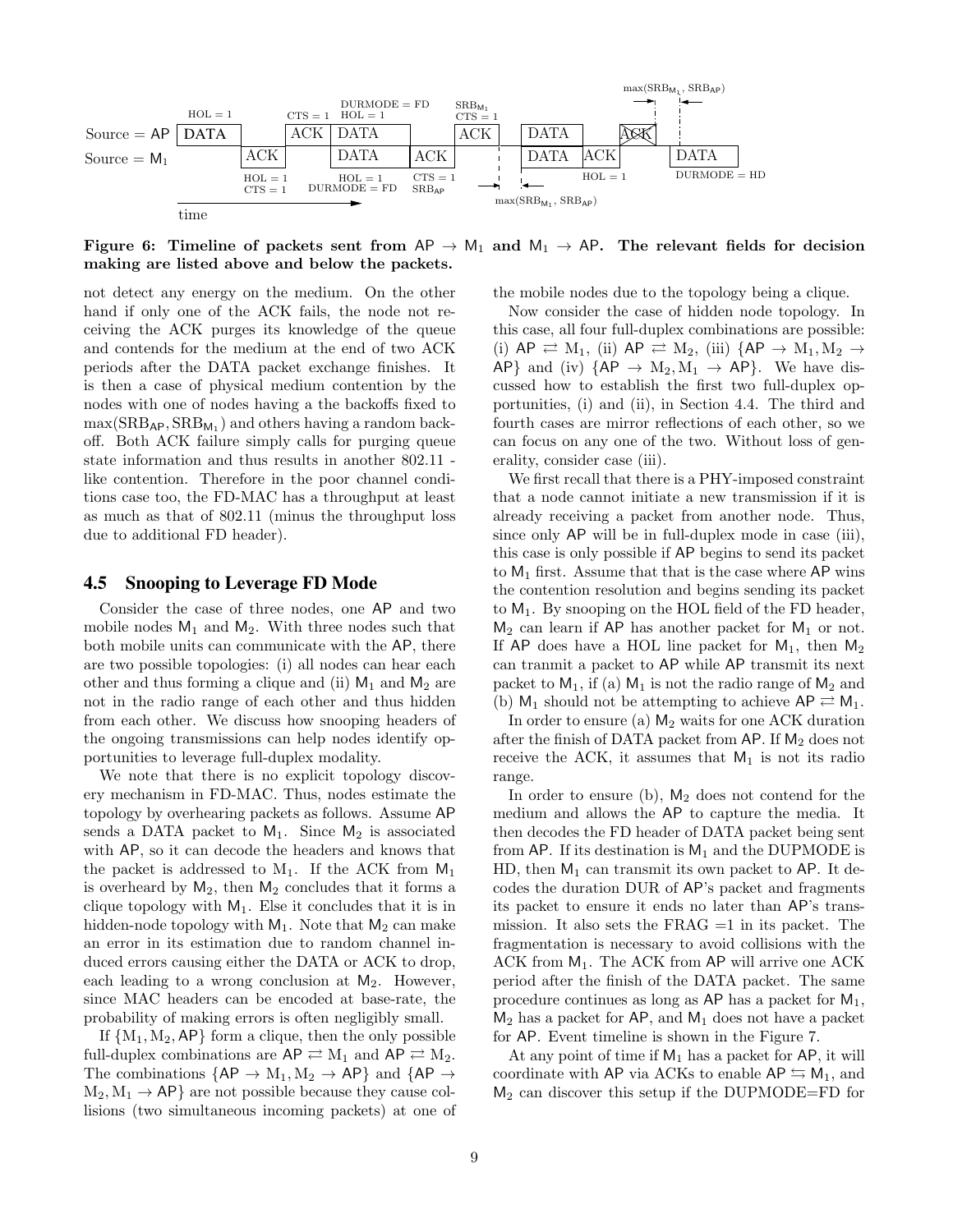

<span id="page-9-0"></span>Figure 7:  $AP \rightarrow M_1$  and  $M_2$  is hidden from  $M_1$ . ACKs from  $M_1 \rightarrow AP$  are not received at  $M_2$ . The dashed lines in DATA packet of AP signify the end of the header which  $M_2$  can decode. Corruption of DATA implies no ACK from receiver

the DATA packet from  $AP$  to  $M_1$ . Moreover, DURFD will let  $M_2$  know that it should not contend for the medium at least for  $DURFD + 2ACK$  periods. This gets rid of unnecessary collisions if packets of AP are much smaller than that of  $M_1$ .

## 4.6 Virtual Contention Resolution

In the previous two sections, we introduced methods to allow mobile to AP flows to get a chance to contend (Section [4.4\)](#page-7-0) and discover opportunities to exploit full-duplex capabilities at PHY (Section [4.5\)](#page-8-0). In this section, we introduce two more mechanisms which allow (i) AP to break away from a full-duplex handshake to send packets to other nodes, since AP can have downlink flows for any mobile node associated with it, and (ii) reduce the probability of collisions in snooping based full-duplex access.

First consider the case where AP in a full-duplex packet exchange with a mobile node  $M_1$ . In standard 802.11 MAC protocol, always the packet at the front of the buffer is transmitted, i.e. the depth of the MAC buffer is one. In order to further increase possibility of operating in full-duplex, the AP can have a larger MAC buffer such that it has more chances to find a packet for  $M_1$  as long as the node  $M_1$  has a packet to send to the AP. It does so by placing the next available packet destined for  $M_1$  in front of its buffer, as shown in Figure [8,](#page-9-1) making MAC no longer a FIFO layer. Bufdepth is a parameter that can be increased to achieve full-duplex exchange. We note that if FIFO operation is desired then Bufdepth can be chosen to be one and hence this mode is optional.

Increasing the depth of the buffer improves the chance of operation in full-duplex. On the flip side, it can starve transmission of packets to other mobile nodes. In order to break away from the full-duplex handshake and allow AP to send packets, virtual contention is arranged between the destination of the current head of the buffer and the destination with whom AP engaged in full-duplex exchange. Upon discovering an opportunity of a full-duplex exchange with  $M_1$ , AP searches for a packet with  $M_1$  as its destination in its buffer, and sends it if found. After the first full-duplex exchange, AP searches through 2nd to Bufdepth packets

in the buffer and with a probability  $p_{\text{pick}}$  picks the first packet with destination= $M_1$  as the new head of line packet. Since the probability of picking k consecutive out-of-order packets decays geometrically as  $p_{\text{pick}}^k$ , the AP chooses to *not* send head-of-line packets with a fast decaying probability.



<span id="page-9-1"></span>Figure 8: Virtual contention resolution between packets in the buffer of AP with Bufdepth  $= 3$ . Virtual contention is a probabilistic reordering of the MAC buffer at the end of every full-duplex exchange

Second, consider the case where multiple nodes are snooping on ongoing transmissions by AP as described in Section [4.5,](#page-8-0) say  $M_3$  in addition to  $M_2$  as shown in Figure [4\(](#page-6-0)d). If both  $M_2$  and  $M_3$  are hidden from  $M_1$ , then they will both send a packet to AP at the same time and end up colliding at AP since AP can only receive one packet at a time. Thus, it is important that there is a mechanism to avoid such collisions. Since  $M_2$ and M<sup>3</sup> do not know how many nodes are there which may try to contend, they only send a packet to use the full-duplex mode at AP probabilistically. That is, each node which detects a full-duplex opportunity, sends the packet with probability  $p_i$ , where  $p_i$  is computed based on the current maximum backoff window as  $p_i = \frac{\beta}{\text{CW}_{\text{max}}}$ , where  $\beta$  is a pre-chosen constant which controls the aggressiveness in the system.

The motivation for using  $p_i \propto \frac{1}{\mathsf{CW}_{\max}}$  is that each node can use their current maximum contention window as a proxy for amount of expected competition in the system. Since each node's neighborhood is different, all nodes face a different amount of contention on the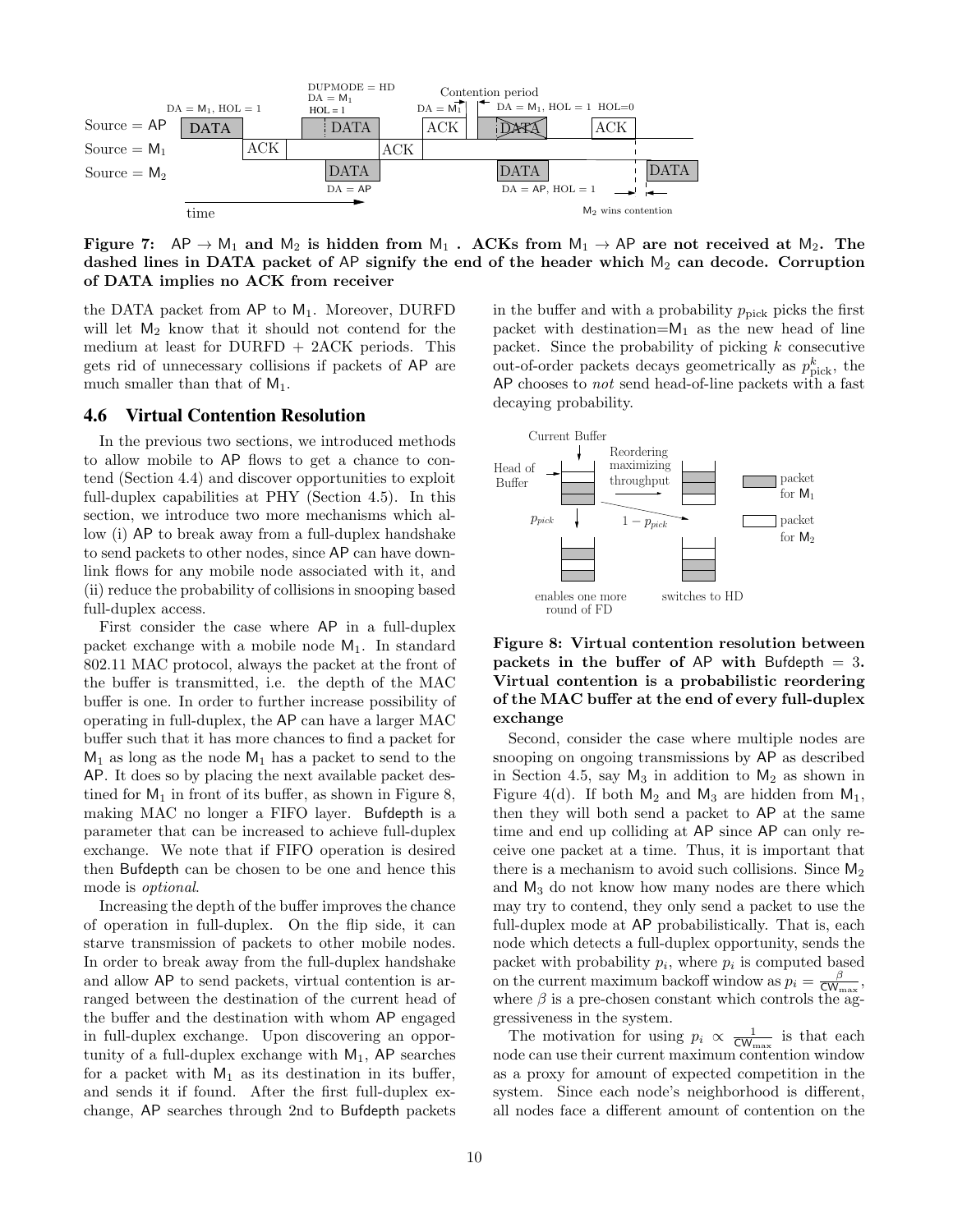average. Of course, it is possible to fix  $p_i = p$  where p is pre-chosen and allows equal chance for each nodes.

Result 6 (Impact of larger buffer depth): Increasing the buffer depth at AP increases the throughput. The increase in throughput comes at the cost of increased delay due to packet reordering. In order to understand the tradeoff between delay and throughput due to larger than one Bufdepth, and the probability  $p_{\text{pick}}$  we simulate the buffer of the AP with packets for 5 mobile nodes. All nodes always have packets for the AP, and in radio range of one another. Thus full-duplex exchange is always possible and can be broken only via virtual contention. Only type of contention allowed was virtual contention in the buffer of AP. For every Bufdepth,  $p_{\text{pick}}$  was ranged from 0 to 1. The AP had uniform traffic for all nodes with packets lined up in an arbitrary order. Figure [4.6](#page-9-1) shows a plot of throughput vs. average delay (for the head of the buffer packet) for different buffer depths. A key finding that the throughput and average delay are linearly related. Larger Bufdepth can help in improving the throughput at the cost of delay. Also, it is often possible to obtain the same (throughput, average delay) pair for smaller Bufdepth by simply increasing the probabilty of reordering,  $p_{\text{pick}}$ .



Figure 9: The throughput is normalized, with a maximum and minimum being 2 (all FD packets) and 1 (all HD packets). Bufdepth  $= 1$  implies 0 delay

The protocol description is now complete. In the next section, we consider an example topology to understand how all the proposed mechanisms in FD-MAC come in play.

#### 4.7 State Transitions in FD-MAC

Consider the clique topology shown in Figure [4\(c\).](#page-6-4) Assume that there are four flows in the network,  $AP \rightarrow$  $M_1$ ,  $AP \rightarrow M_2$ ,  $M_1 \rightarrow AP$ ,  $M_2 \rightarrow AP$ . Four flows bring forth the possibility of two full-duplex scenarios  $AP \nightharpoonup$  $M_1$  and  $AP \leftrightarrows M_2$ .

Figure [10](#page-10-0) shows the mechanisms which allow the network to go from one mode to another. Each transition is enabled by the features introduced by the FD-MAC protocol. The three node network with clique topology can transition from one full-duplex mode i.e.  $AP \leq M_1$ to  $AP \leq M_2$  only through half-duplex modes. This is so because the first packet in two-way full-duplex exchange, as discussed in Section [4.4,](#page-7-0) is always a halfduplex packet. Suppose that network is in the mode  $AP \nightharpoonup M_1$ . From this full-duplex mode, the network can transition to a half-duplex mode due to different reasons: (a) if at least one of  $AP$  or  $M_1$  has no more packets in the buffer for the other, i.e. if  $HOL_{AP} = 0$ or  $HOL_{M_1} = 0$ , both the AP and  $M_1$  naturally give up full-duplex mode (b) any of the DATA or ACK packets is not decoded right - failure in reception leads to purging of queue states of other nodes to start 802.11 type contention (c) the packets with  $M_2$  as destination win the virtual contention resolution allows the network to break away from full-duplex entering a  $AP \rightarrow M_2$ mode, and (d)  $M_2$  wins the physical contention during the silent shared random backoff period, thus initiating  $M_2 \rightarrow AP$ .

All the half-duplex modes can switch among each other with the 802.11 protocol. Consider the half-duplex mode  $M_1 \rightarrow AP$ . From this mode the only possible transition to a full-duplex mode is  $AP \leq M_1$ . The mechanism of two-way setup is discussed in Section [4.4.](#page-7-0) The FD-MAC protocol therefore allows all modes to occur by switching between various modes through mechanisms introduced by FD-MAC, and some existing 802.11 capability.



<span id="page-10-0"></span>Figure 10: Switching between different modes of operation in a clique topology. The part of the state diagram illustrating all the key features of the FD-MAC is shown. State diagram has two more half-duplex modes  $AP \rightarrow M_1$  and  $M_1 \rightarrow AP$ 

The hidden node topology with two mobile nodes and an AP is shown in Figure [4\(](#page-6-0)b). With  $M_1$  and  $M_2$  hid